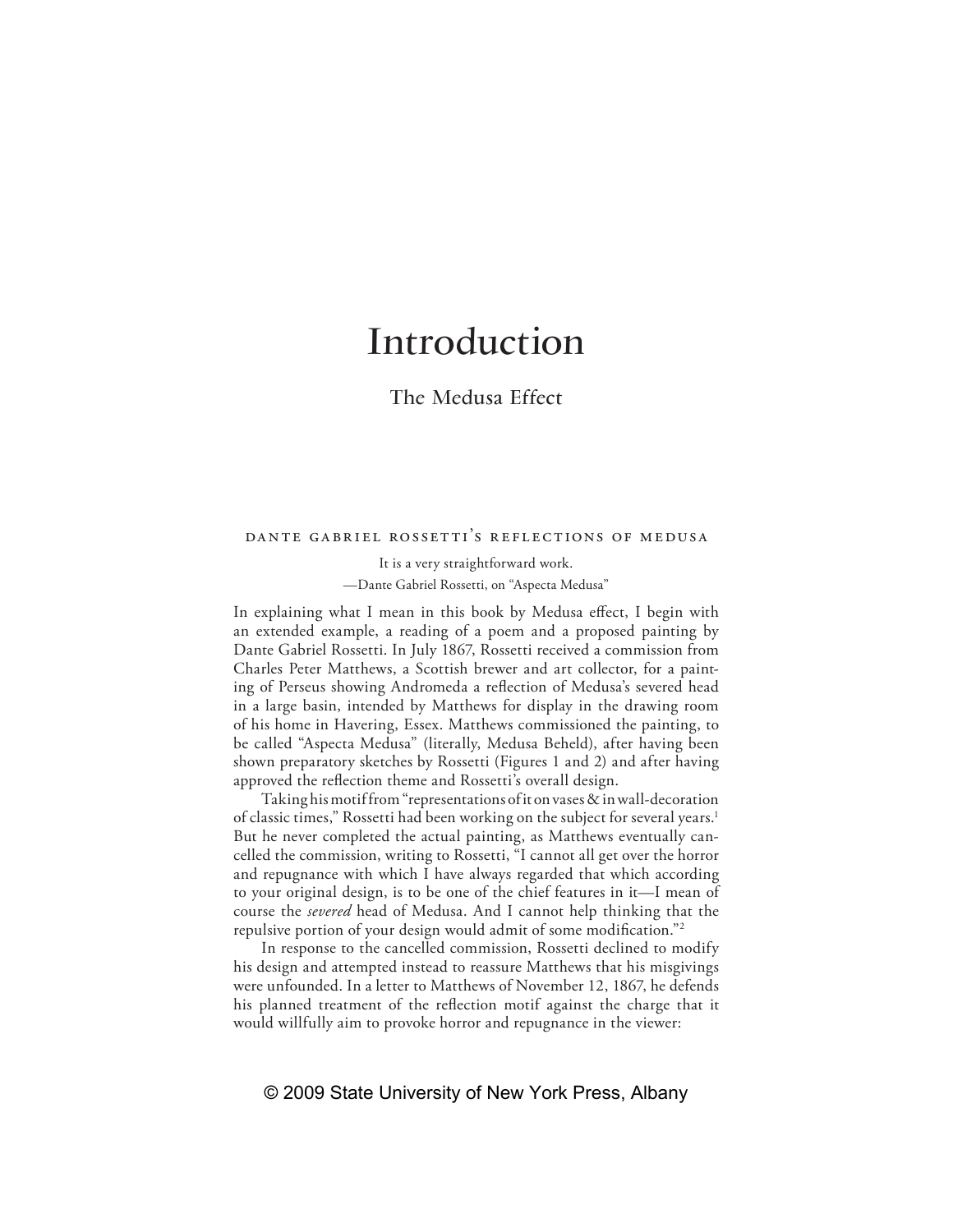

FIGURE . Dante Gabriel Rossetti, Study for *Aspecta Medusa*. Birmingham Museum & Art Gallery. Photo: Birmingham Museums & Art Gallery Picture Library.

[Medusa's] head, treated as a pure ideal, presenting no likeness (as it will not) to the severed head of an actual person, being moreover so much in shadow (according to my arrangement) that no painful ghastliness of colour will be apparent, will not really possess when executed the least degree of that repugnant reality which might naturally suggest itself at first consideration. I feel the utmost confidence in this myself, as the kind of French sensational horror which the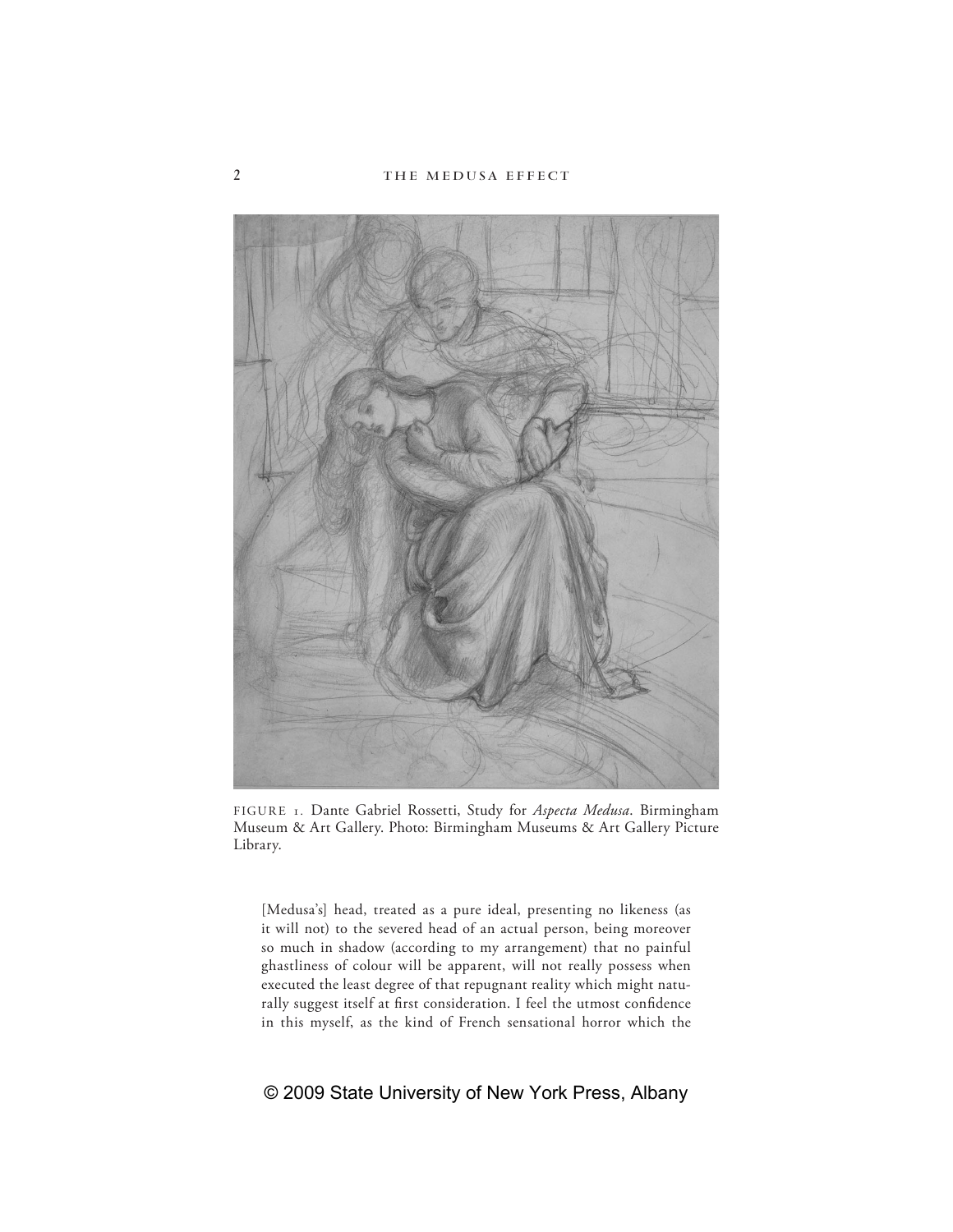

FIGURE . Dante Gabriel Rossetti, Study for *Aspecta Medusa*. Victoria and Albert Museum, London. Photo: Victoria & Albert Museum, London / Art Resource, NY.

realistic treatment of the severed head would cause is exactly the quality I should most desire to avoid. (C 3:590)<sup>3</sup>

Beyond the contrast between Pre-Raphaelite idealism and "French" naturalism, what is striking about Rossetti's description is the implied analogy between the proposed painting and the reflection the painting depicts: just as Perseus shows Medusa's head to Andromeda in the form of a reflection in water, the painting will present the severed head "so much in shadow" to its viewer. In the case of the reflection as in the case of the painting, a horrifying object that should not be shown or looked at directly—Medusa's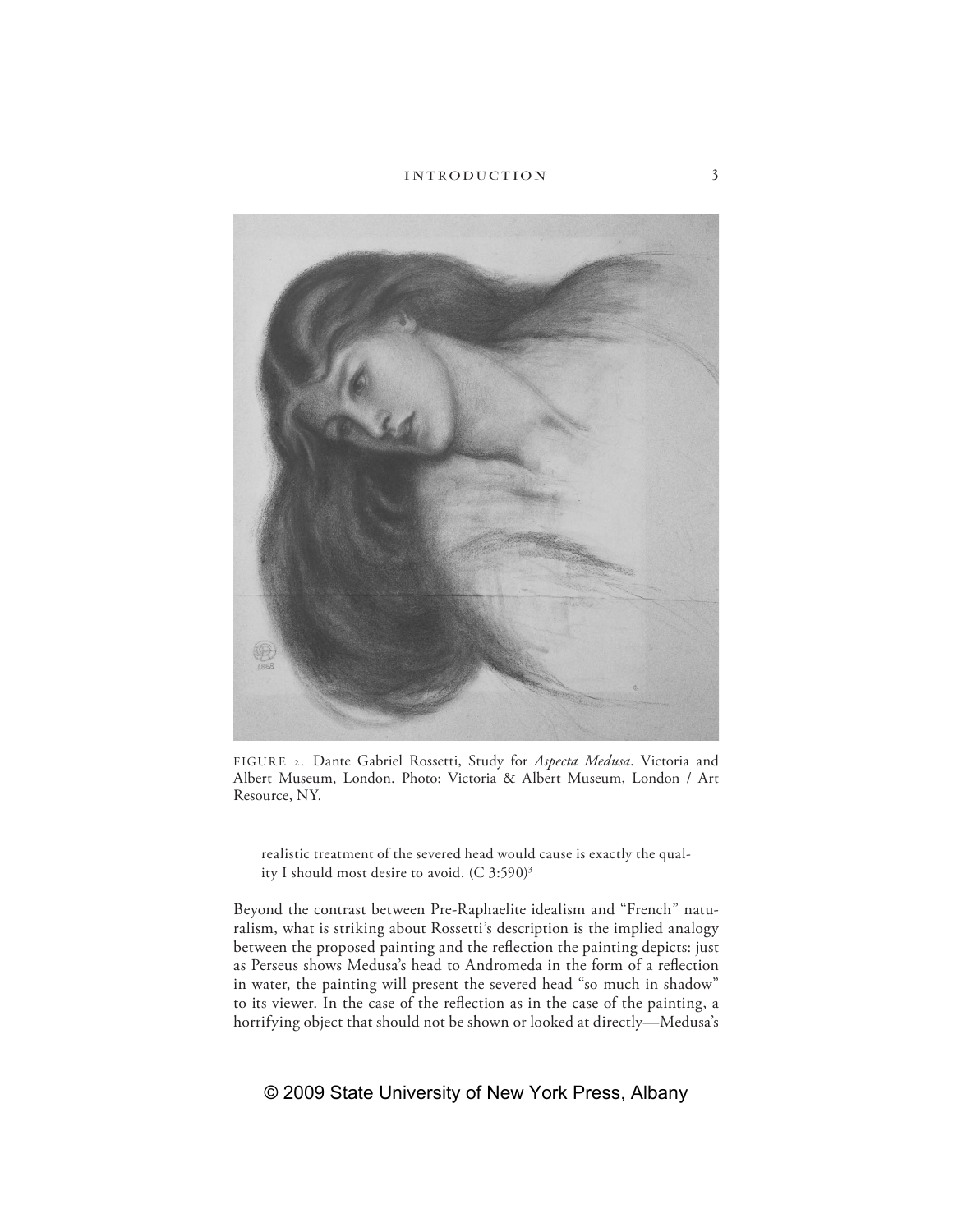head in the first case, the decapitated head of a corpse in the second—is to be shown and seen obliquely. Rossetti evokes an implicit series of analogies that follows from this first analogy: between Perseus and himself, between Andromeda and Matthews, and between Medusa's head and "the severed head of an actual person." So at one level, the depicted scene can be interpreted as an allegory about the very painting in which it appears. The painting may *show* a severed head, Rossetti suggests to Matthews, but it will not *be* a Medusa's head to those who look at it. For the spectator, any feeling of horror potentially provoked by seeing the decapitated head will be tempered by Rossetti's artistic presentation of the subject, just as for Andromeda, the petrifying power of Medusa's head is negated by Perseus's reflection of the head in water. Complementing this specific analogy between the scene and the proposed painting, Rossetti's description also evokes a more general set of analogies: between Perseus and the artist, between Andromeda and the viewer, between Medusa's head and "repugnant reality," and between the head's reflection and visual art. At this latter level, the painting, like many of Rossetti's paintings, can be interpreted as an allegory about painting itself: about its Apollonian function, for instance, or its potential power to convert repugnant reality into "pure ideal."

Given the reflection motif's thematic emphasis on vision and mirroring, it is not surprising that Rossetti would choose it as the subject of a painting. Nor is it surprising that he would choose it as an allegory about painting. The motif obviously lends itself to a visual representation, and it also lends itself to commenting on painting and visual representation as such, a use to which Rossetti alludes when he writes to Matthews that his objection to the painting "has given me matter for reflection" ( $C$  3:590). Rossetti's problem as an artist (how to present decorously the decapitated head of a corpse) is strikingly similar to Perseus's predicament evoked in the picture (how to show Andromeda Medusa's head without petrifying her). And Perseus's solution by means of the reflection anticipates Rossetti's own solution: his shadowy presentation will obscure and simultaneously idealize the reality of the corpse's head.

The implicit parallel between the picture and the mirroring it depicts is also reinforced by a general emphasis throughout the Perseus myth on the themes of vision and visibility. As Jean-Pierre Vernant has noted about the myth,

One theme is central [in Perseus's story]: the eye, the gaze, the reciprocity of seeing and being seen. This theme appears already in the sequence of the three Graiai with their single tooth and eye . . . [and] is found again in the *kunee*, the magical instrument of invisibility concealing from all eyes the presence of the one whose head it covers, and also in the detail that Perseus turned his eyes away at the moment of Medusa's death. He does this when he cuts the monster's throat, and later too,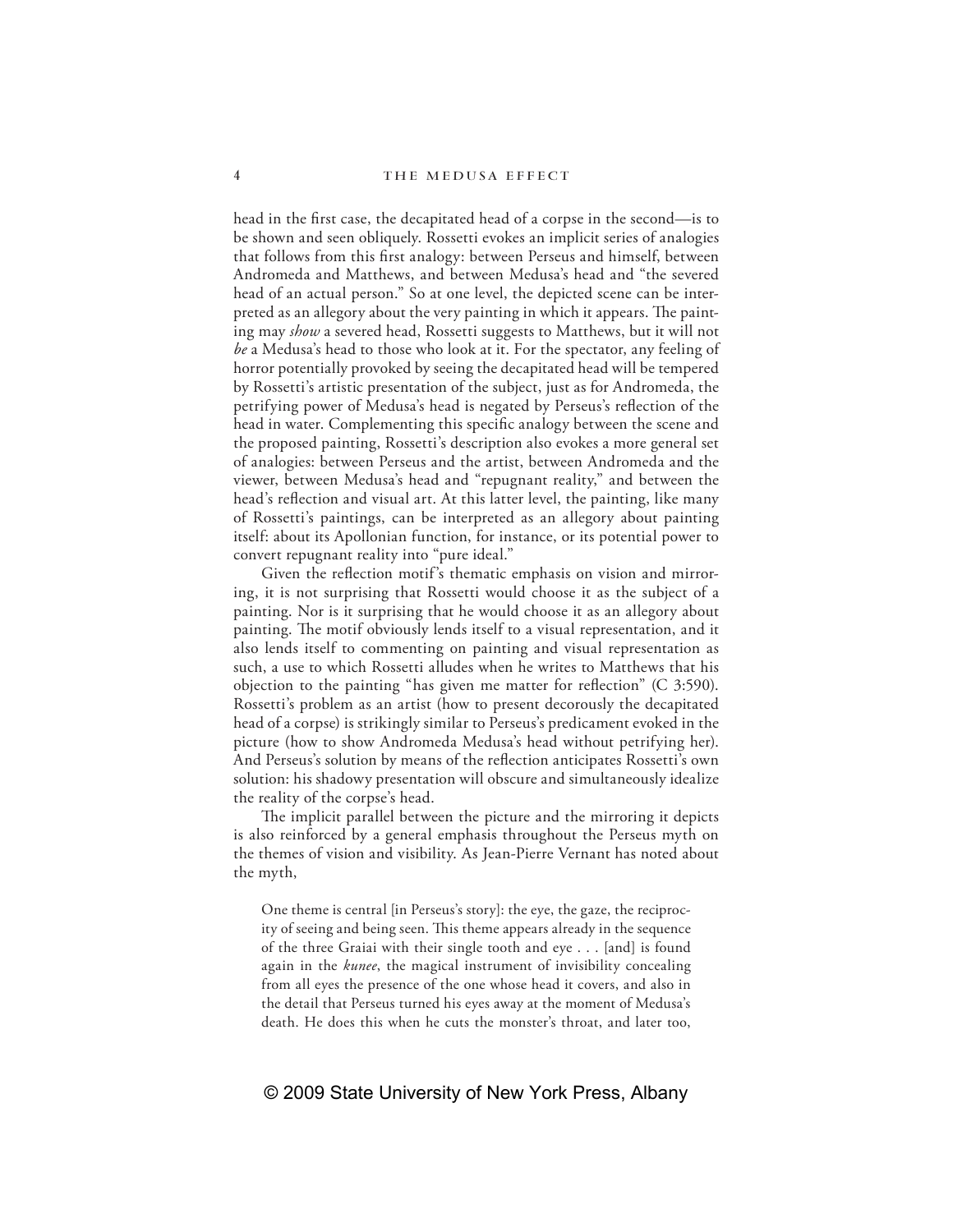when he brandishes her head to turn his enemies into stone and prudently looks in the opposite direction. The theme finds its full development in those version, attested from the fifth century on, that insist on the indispensable recourse to the mirror and its reflection that enables the young man to see Gorgo without having to cross glances with her petrifying gaze. (135–36)4

While the thematic concern with the eye and the gaze does not necessarily make the Perseus story into an allegory about visual art, it gives one reason why an artist like Rossetti might appropriate one or another of its episodes, for instance the reflection of Medusa's head in a body of water, for such a purpose. Any painting of Medusa's head, insofar as we can safely look at it, can potentially be interpreted as an allegory about the mitigating power of art described by Rossetti in his letter to Matthews. Caravaggio's famous painting of the decapitated Medusa's head makes this association explicit by depicting the head in the form of its mirror image, as though it were being reflected in a round convex surface, presumably Perseus's mirror shield (Figure 3).

Rossetti's allegory makes apparent that for him, painting's idealizing and elevating function is simultaneously a protective, neutralizing function. This is obvious foremost in the use of Medusa's head as an analogy for what art depicts, for what Rossetti in his letter calls "repugnant reality." It would seem from the choice of image that this reality has for Rossetti a potential element of horror or danger, a potentially Medusa-like effect on the viewer. He refers explicitly to a "French sensational horror which the realistic treatment of the severed head would cause," evoking the canonical association of Medusa's head with horror as an implicit metaphor for the effect of naturalist art, the kind of art that would show reality in all its repugnance, on the spectator. He also refers to his motif's potentially "painful ghastliness of colour," suggesting that the viewer must somehow be protected from being harmed by the painting's subject matter. He then makes explicit that the interposition of an artistic presentation between subject matter and viewer, much like the interposition of the reflecting pool between Medusa's head and Andromeda's gaze, is his means of expelling and purifying the horrifying, painful elements in the subject, and of protecting the spectator: "the head, treated as pure ideal . . . will not really possess when executed the least degree of that repugnant reality which might naturally suggest itself at first consideration." Rossetti describes his painting as a formal execution that as such would purify or sublimate the horrifying natural reality it depicts the reality of a corpse's head—not unlike the water's reflection of the deadly Medusa's head, which transforms a lethal object into an aesthetic object for Andromeda's contemplation.

When Rossetti wrote to his mother, Frances Polidori Rossetti, to tell her about Matthews commissioning the Medusa painting, he appended to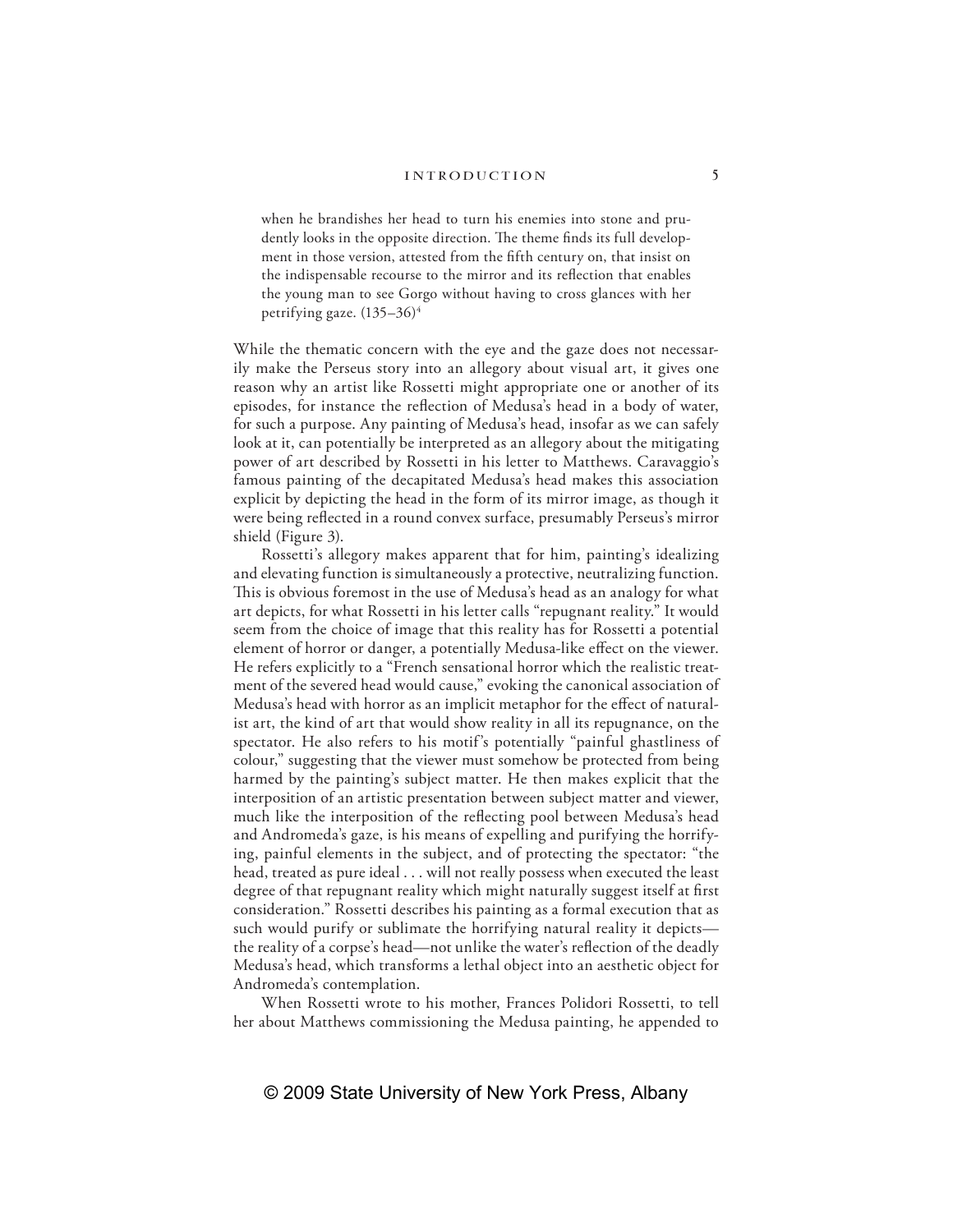#### 6 THE MEDUSA EFFECT



FIGURE 3. Caravaggio, *Head of Medusa*. Uffizi, Florence. Photo: Nicolo Orsi Battaglini / Art Resource, NY.

his letter a short poem, also entitled "Aspecta Medusa," noting, "Some lines of mine which I write opposite will explain the [painting's] subject":

Andromeda, by Perseus saved and wed, Hankered each day to see the Gorgon's head: Till o'er a fount he held it, bade her lean, And mirrored in the wave was safely seen That death she lived by. Let not thine eyes know Any forbidden thing itself, although It once should save as well as kill: but be Its shadow upon life enough for thee. (C 3:557)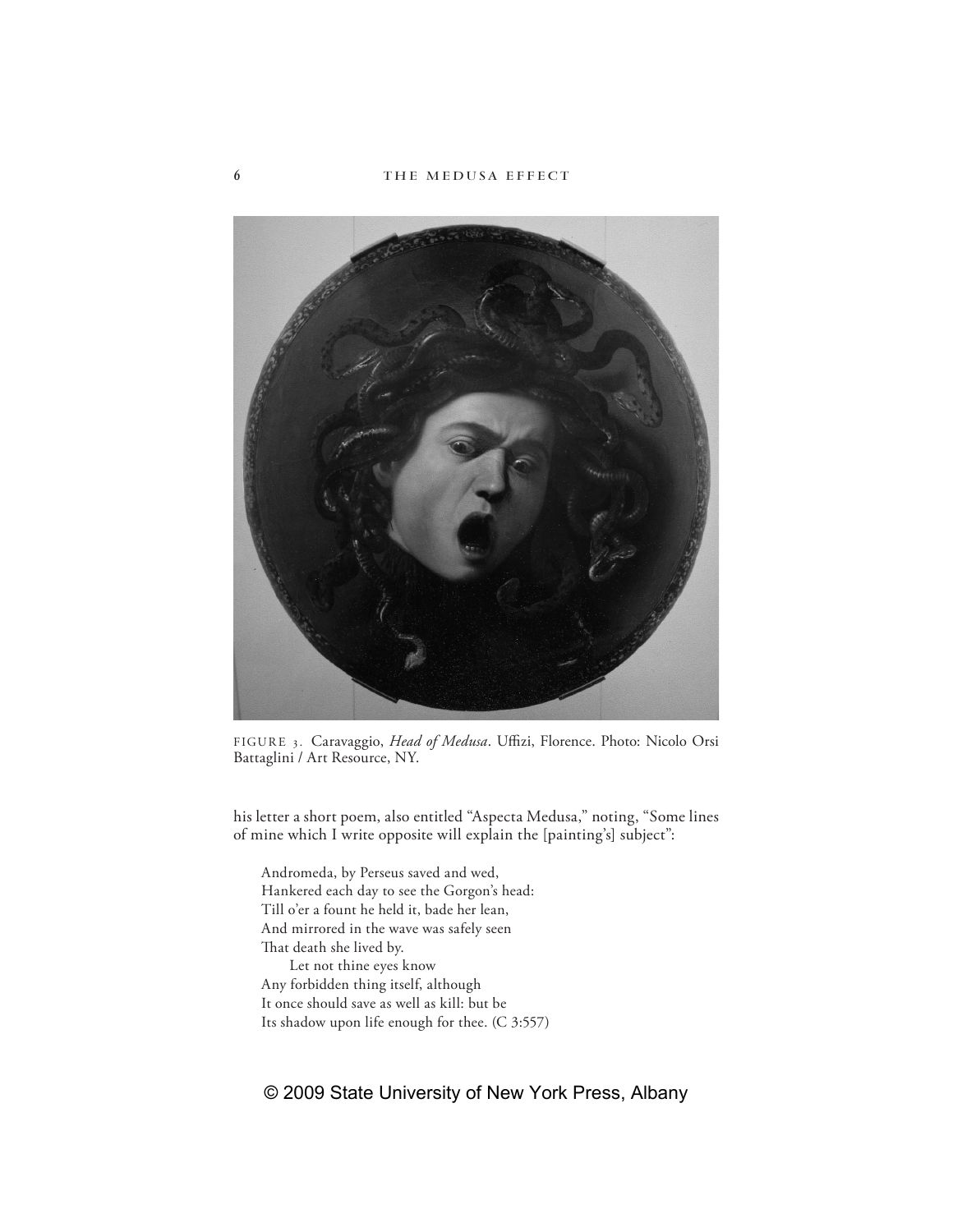#### INTRODUCTION 7

The juxtaposition of the poem with the proposed painting is an example of a so-called double work of art, a practice commonly found in Rossetti's oeuvre, where a poem accompanies and interprets a given picture or, conversely, a picture illustrates and comments on a given poem.<sup>5</sup> Here, the poem's first stanza describes the scene to be shown in the painting, and the second stanza provides an explanation of the scene's significance. In an 1870 letter to A. C. Swinburne, Rossetti specifies that he had originally intended the poem to accompany the painting "as an inscription" (C 4:394), and while the painting was ultimately never completed after Matthews withdrew his commission, Rossetti did publish the poem on its own in the collected *Poems* of 1870 under the title "Aspecta Medusa (For a Drawing)." The planned juxtaposition of painting and poem, and the explicit moral provided in the poem's didactic second stanza, make clear that the reflection scene is to be taken as an allegory. The references to eyes and shadow suggest that Rossetti possibly intends the scene as an allegory about painting or visual art, as the painting itself and the accompanying passage from the letter to Matthews imply as well. The phrase "Its shadow upon life" in particular would seem to be, among other things, a reference to the phrase "being so much in shadow" from Rossetti's description of the presentation he intends for the severed head in the painting. The interpretation of the poem as an allegory about painting would follow as well from the addition of the phrase "For a Drawing" to its title, which specifies that Rossetti has written the poem in order to supplement the proposed painting and its preparatory sketches (rather than, say, having made the drawings in order to illustrate the poem).<sup>6</sup> To have written it "for" the picture may also mean in this case to have written it about pictures in general, given the implied exemplarity of the picture in question.

But the apparent simplicity and didacticism of the poem is deceptive, and the second stanza turns out to be less straightforward than it might seem, and more like the oblique reflection of which it is a gloss. The parallel between the two companion pieces, the painting and the poem, goes beyond their shared motif and their shared cautionary message. For as in the painting, there is in the poem an implicit parallel between the scene that is depicted and the depiction itself. In the first stanza Perseus shows Andromeda Medusa's head "mirrored in the wave," while concurrently the poem shows what it calls the "forbidden thing itself" to its reader figuratively, in the image of the Gorgon's head. So just as Medusa's head is rendered by Perseus in the form of its reflection, the forbidden thing and the admonitory lesson about the thing ("be / Its shadow upon life enough for thee") are rendered by the poem in the form of images, in the allegorical figures of Perseus, Andromeda, the Gorgon's head, the wave, the reflection, the forbidden thing, and the shadow. This mode of indirect presentation characterizes the explicitly allegorical first stanza and also the second stanza, which might initially seem to be more straightforward than the first, but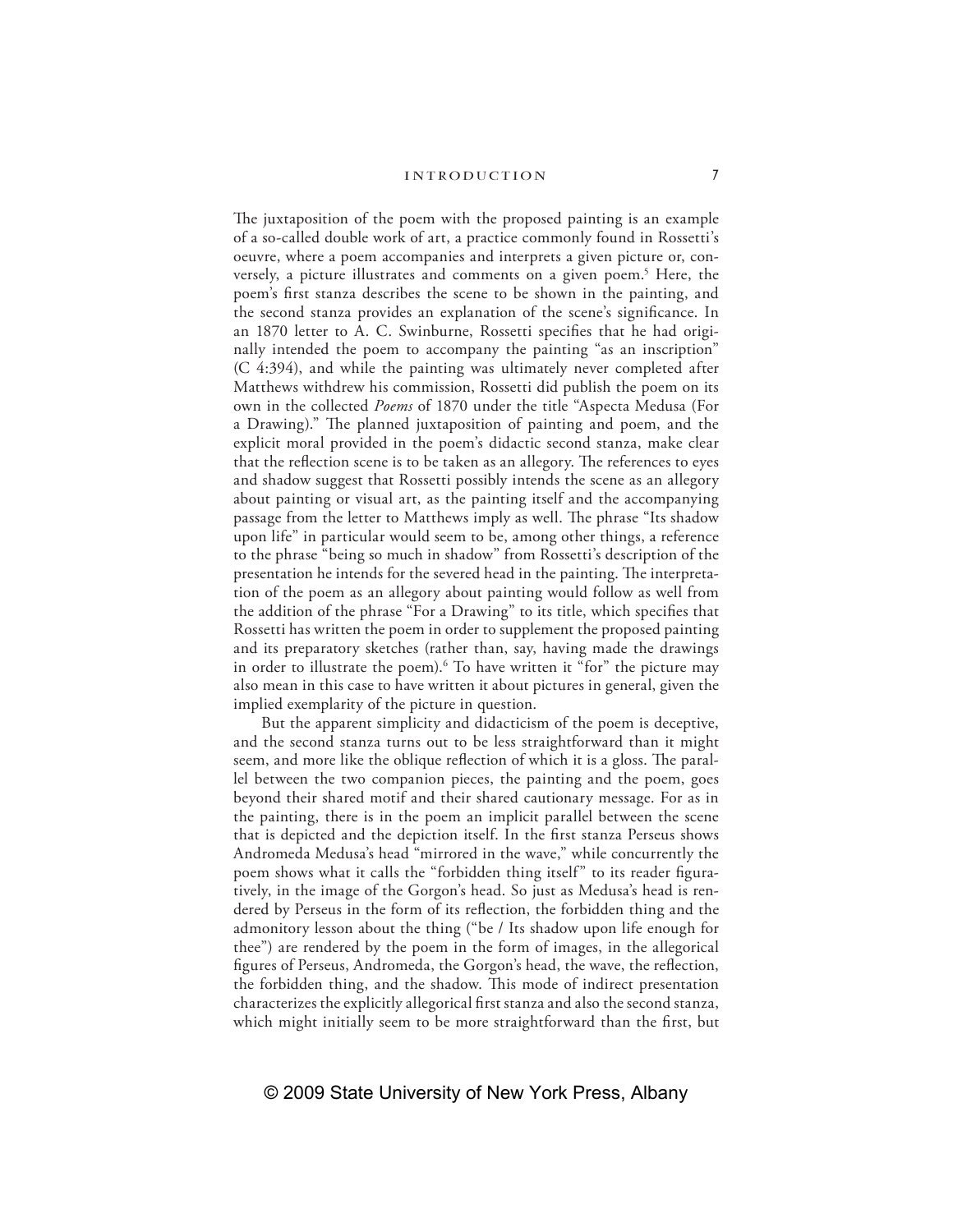which is ultimately no less figurative. The phrase "forbidden thing itself" is as much a figure as "the Gorgon's head," and the many images saturating the second stanza (the knowing eyes, the thing that "once should save as well as kill," the thing's shadow upon life) reiterate the figurative nature of the stanza and of the entire poem. Evidently the poem will only show figures to its reader, just as Perseus only shows Medusa's head to Andromeda in the form of its reflection. Whatever mysterious and presumably dangerous referent, if any, is behind such images as the Gorgon's head and the forbidden thing, the reader will only know it or see it in the form of those and other images. So the poem, it would seem, is following its own advice and is itself an example of the very lesson it teaches.

Underlying the complex and diffuse set of analogies Rossetti plays on between the reflection, the painting, the description of the painting in the letter to Matthews, the poem's first stanza, the poem's second stanza, and the poem as a whole, there is a fundamental parallel between the painting and the poem: both work with shadows, in one case literally, in one case figuratively. Both are indirect presentations of something Rossetti will not show or say directly. The protective capacity of the poem's figurative shadows (that is, poetic language) is perhaps less obvious than the protective capacity of the painting's literal shadows (which is explained in the letter to Matthews). Like painting, poetic language and imagery would seem to be for Rossetti a potential form of idealization, a sublimating force akin to what Walter Pater describes in his essay "Aesthetic Poetry":

Greek poetry, mediæval or modern poetry, projects, above the realities of its time, a world in which the forms of things are transfigured. Of that transfigured world this new poetry takes possession, and sublimates beyond it another still fainter and more spectral, which is literally an artificial or "earthly paradise." (*Selected Writings*, 190)

What Rossetti adds to Pater's notion of aesthetic poetry's double transfiguration of the material world is the identification of poetic sublimation as a form of defense against that world, a world his Medusa metaphor defines as inherently threatening. The poem's second stanza explicitly depicts direct, unmediated confrontations with repugnant realities and forbidden things as dangerous, and indirect confrontations mediated by art as safe: "And mirrored in the wave was safely seen / That death she lived by." The reflection of Medusa's head depicted in both painting and poem is thus a self-reflective figure for the protection the painting and the poem are each providing in their respective mediums.

As a figure that reflects as much on what the poem is doing with figurative language as on what the painting is doing with shadows, Medusa's mirroring indicates that Rossetti's allegory in the painting and poem goes beyond the Apollonian or sublimating function of certain forms of visual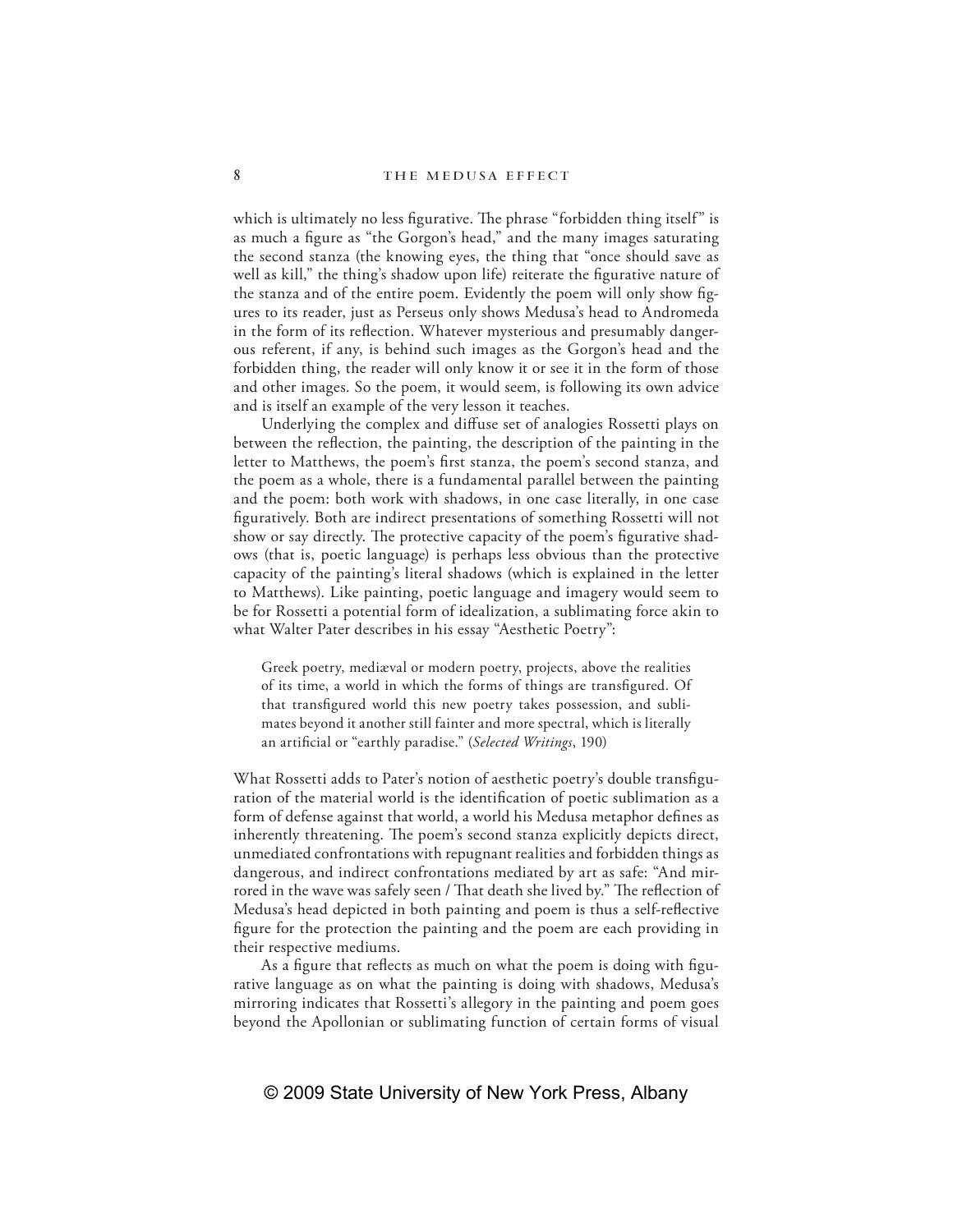art (for instance, Pre-Raphaelite art) and is also, on a wider and more fundamental level, about representation as such, about the act of fashioning visual or verbal images as a means of protecting oneself against some kind of threat.<sup>7</sup> More specifically, it indicates that the allegory is about the protective effect of those images that portray the threatening thing itself. Such an interpretation of "Aspecta Medusa" suggests itself in that Perseus effectively creates an image or representation of Medusa's head, namely the reflection, in order to protect Andromeda against its petrifying power. It is substantiated by the traditional narrative and pictorial accounts of Medusa's decapitation in which Perseus looks into an angled mirror or polished shield so as to avoid looking at Medusa directly and being petrified, for instance the version told by Apollodorus in Book 2 of the *Library*:

The Gorgons . . . turned to stone such as beheld them. So Perseus stood over them as they slept, and while Athena guided his hand and he looked with averted gaze on a brazen shield, in which he beheld the image of the Gorgon, he beheaded her. (157–59)

Another standard account, Book 4 of Ovid's *Metamorphoses*, also highlights the act of mirroring and its significance as a means of protection:

All through the fields and along the roadways [Perseus] saw statues of men and beasts, whom the sight of the Gorgon had changed from their true selves into stone. But he himself looked at dread Medusa's form as it was reflected in the bronze of the shield which he carried on his left arm. While she and her snakes were wrapped in deep slumber, he severed her head from her shoulders. (125)

In both accounts, the emphasis is on Perseus using the reflective shield in order to create what is specifically characterized as a representation: "he beheld the *image* [*eikon*] of the Gorgon" (the Greek word *eikon* means likeness, image, or portrait), and "he himself looked at dread Medusa's *form* [*formam*] as it was reflected in the bronze of the shield" (the Latin word *forma* means form, figure, or shape, and also image, likeness, or model). It is through fashioning an image of Medusa that Perseus protects himself from Medusa's danger. This association between image making and protection is also evoked in Caravaggio's Medusa painting (Figure 3), which is simultaneously a shield (one in which the viewer can "safely" see an image of Medusa's newly decapitated head as if it were being reflected) and a painting of a shield.<sup>8</sup> In Ovid's and Apollodorus's accounts of the decapitation, the reflection of Medusa in the mirror shield is not only a means of protection, however, but also the means of defeating Medusa. It is the ruse by which Perseus avoids seeing Medusa directly and by which he is able to kill her, as it allows him to see where to strike so as to cut off the head. Rossetti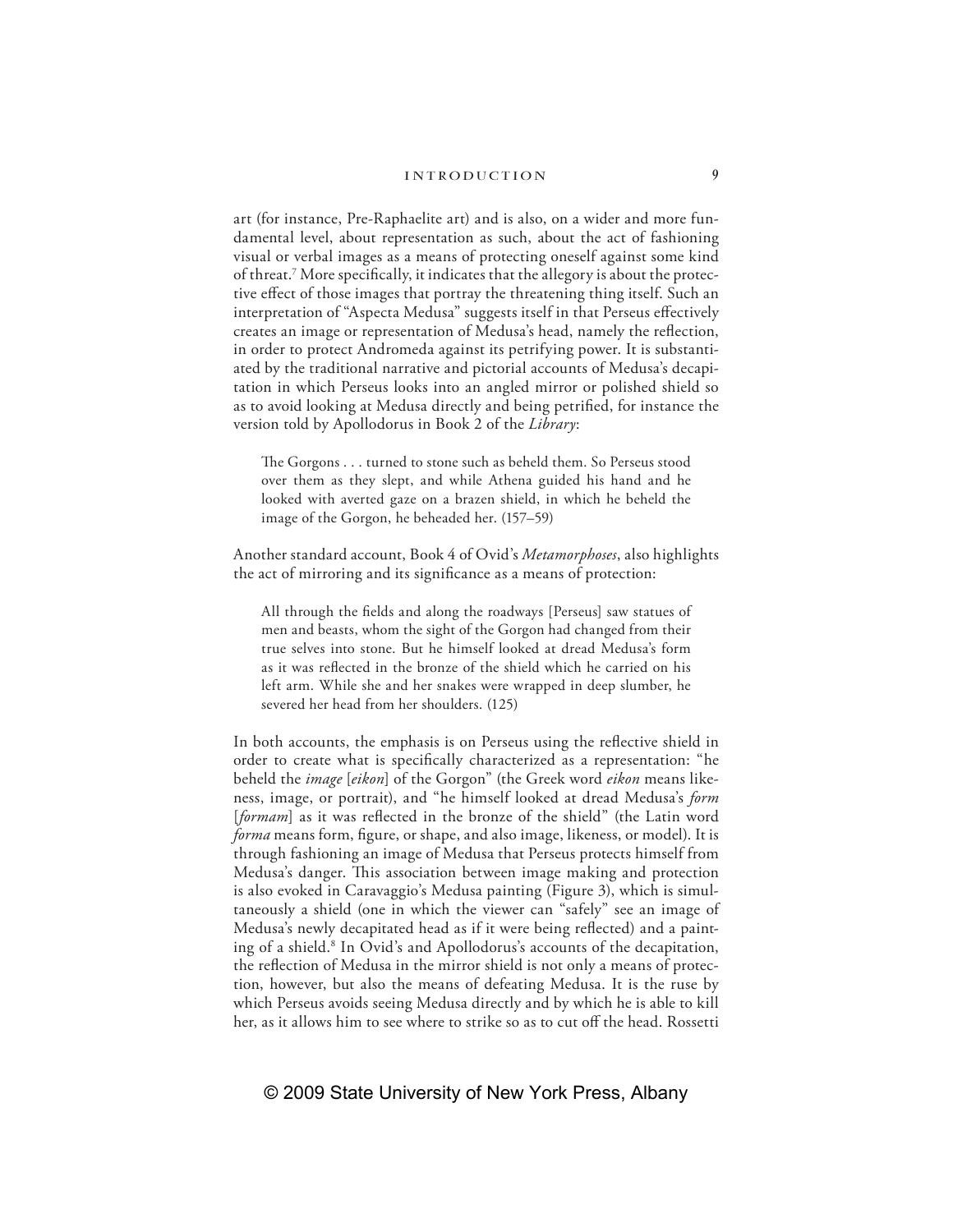alludes to this latter association—between representing a threat and overcoming it—in the image of the head's reflection in water, which as a kind of reenactment recalls its earlier reflection in Perseus's shield at the moment of the decapitation.

It would seem, then, that Rossetti's allegory in "Aspecta Medusa" exceeds the immediate contexts of the proposed painting and of visual art in general, and extends to a larger epistemological problematic in which poem and painting are both implicated. This larger context is implied by the image of the mirror, a frequent and equivocal motif in Rossetti's work, which in "Aspecta Medusa" functions specifically as a figure for protective and transfiguring representations, both visual and verbal.<sup>9</sup> It is also implied by the overall imagery in the second stanza: for instance, by the images of the eye, the "forbidden thing itself," and the shadow, all of which have general epistemological connotations. The injunction "Let not thine eyes know the forbidden thing itself" indicates that for Rossetti, the sight of Medusa's head is not only a figure for something horrifying or dangerous, for the idea of death, say, or for repugnant realities such as a severed head. It is somewhat more specifically a figure for a dangerous revelation or insight, one that Rossetti insists must be faced and rendered indirectly, in the form of literal or figurative reflections and shadows. Like the mirror's reflection of Medusa, the indirect presentation of the insight is a form of protection against—and a means of overcoming—the threat to oneself that is posed by the insight. This is the epistemological lesson of "Aspecta Medusa," as it is stated in the poem's second stanza and of which both the poem and the painting are demonstrations. And so the forbidden insight, whatever it might be literally, is accordingly rendered by Rossetti only in the form of one or another figure: as the Gorgon's head, as a corpse's head, as the head's reflection in the fountain, as "Any forbidden thing itself," as the forbidden thing's shadow upon life, as death, and so on. $^{10}$ 

In "Aspecta Medusa," Rossetti tellingly juxtaposes these various images, which are all variations on an image of death, with accompanying images of life: he does this in the phrase "shadow upon life," for instance, and also in the phrases "That death she lived by" and "It once should save as well as kill." These pairings are significant, $11$  and constitute a series insofar as they each designate a similar kind of economy: a life given in return for a death, someone's life saved by another's death. In the context of the Perseus myth, the lines "That death she lived by" and "It once should save as well as kill" specifically refer to Perseus's use of Medusa's head to petrify the sea-monster Ketos and thereby to save Andromeda's life. It is in that sense that Andromeda is said to have lived by Medusa's death and to have been saved by something that kills. But these lines and their (playful, ironic) juxtaposition of life and death also have a wider epistemological significance. By clustering simultaneous references to Medusa's death and Andromeda's life around the central motif of reflecting Medusa's head, Rossetti indicates that the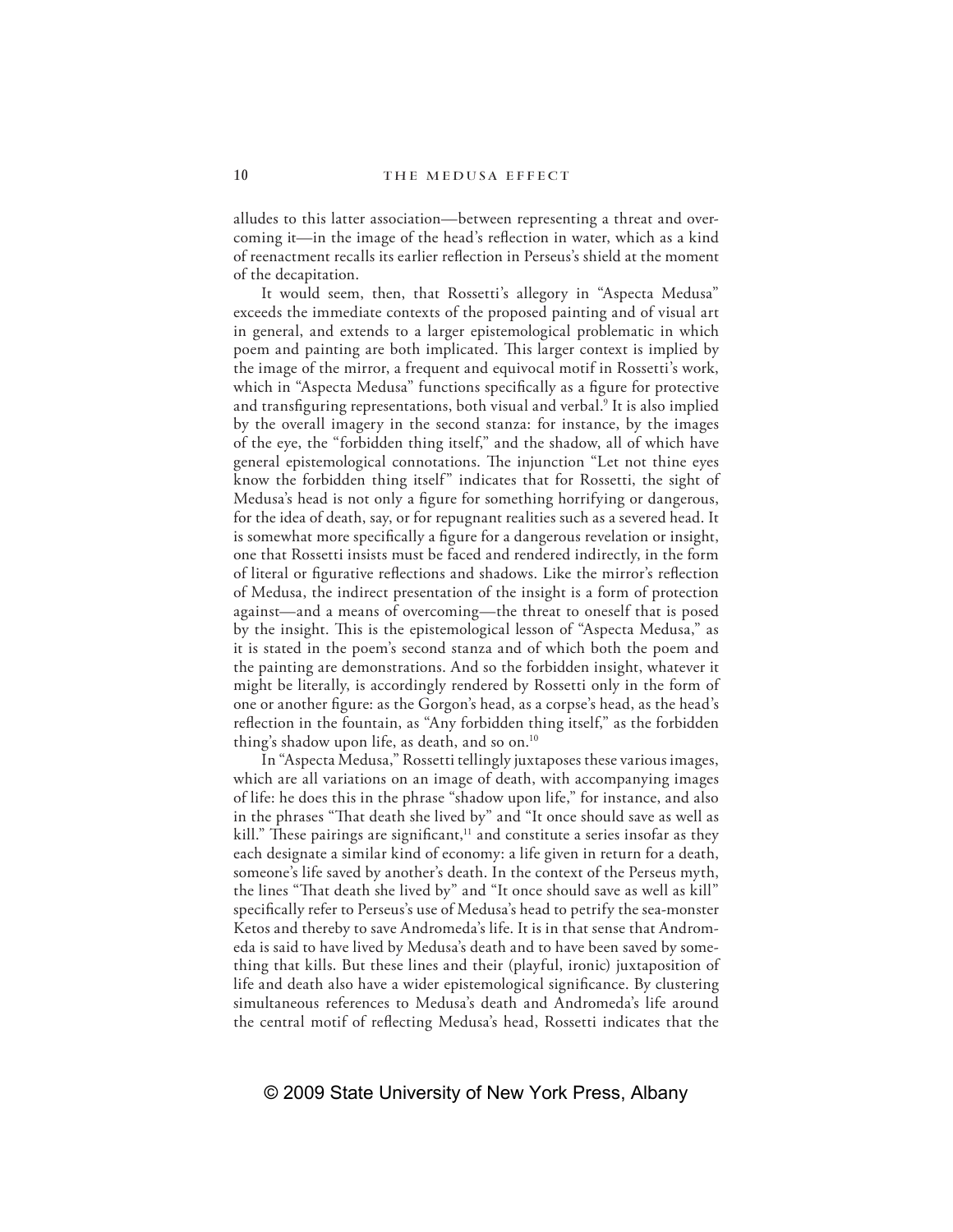representation of a terrifying insight is not only a way of protecting oneself from it and of negating its power, but is moreover a way of literally or figuratively restoring oneself to life in the process. This sacrificial restoration of life by means of a death is suggested, for instance, in the figure of the saved Andromeda, whom Perseus has delivered from certain death by using as his weapon the head of a corpse, "That death she lived by." It is also suggested in the phrase "It once should save as well as kill," which refers specifically to the killing of Ketos and the saving of Andromeda, and more generally to the vivifying potential of Medusa's fatal power, but which also evokes the prior killing of Medusa upon which any beneficial capacity of her head depends. Finally, it is suggested in the admonition "be / Its shadow upon life enough for thee," which implies an interdependent relation between the reader's life and the thing's shadow. The implication is that the forbidden thing as such must somehow die—that is, become a shadow—so that the reader can safely live. The shadow is a figure for death and is also a figure for an image or representation, so the line establishes a correlation between representing the forbidden thing and killing it, and then defines both kinds of "shadowing" as protective and life-preserving, in accordance with the definition of shadow as a form of shelter. In the context of the overall allegory, all three examples, and in particular the third, make the case that the representation of dangerous insights is also literally or figuratively a form of killing, a sacrifice of someone or something through which one is oneself reaffirmed and revived. More than a gesture of self-protection, then, the making of images is apparently a gesture of self-empowerment, as demonstrated by the figure of Perseus triumphantly holding up the spoil of the severed Medusa's head and making an (indirect) display of it for Andromeda to see. It seems from Perseus's gesture, insofar as it reflects back on the poem in which it appears, that the poem is not only a defensive prohibition but also a kind of brandish. "Aspecta Medusa" celebrates the victorious Perseus as a figure for the triumph of life. In so doing it also celebrates by implicit analogy Rossetti's own survival and triumph over the presumably lethal revelations he has faced and ultimately triumphed over, revelations he then reflects for his readers and viewers in the protective forms of the allegorical poem and painting.

Concurrent with this celebration, however, the image of the shadow also casts some ambivalence on the poem's epistemological message, and specifi cally on the indirect representation of "Any forbidden thing itself" which the poem ostensibly prescribes and exemplifies. As an example of—and a reflexive figure for—such an oblique representation, the shadow has connotations not only of shelter and protection, but also of obscurity and ignorance, delusion and deception, and transience and insubstantiality. Despite its ostensibly anti-Platonic moral ("be / Its shadow upon life enough for thee," an apparent reversal of Socrates's lesson in the Allegory of the Cave in *The Republic*), Rossetti's poem remains at the level of its imagery very much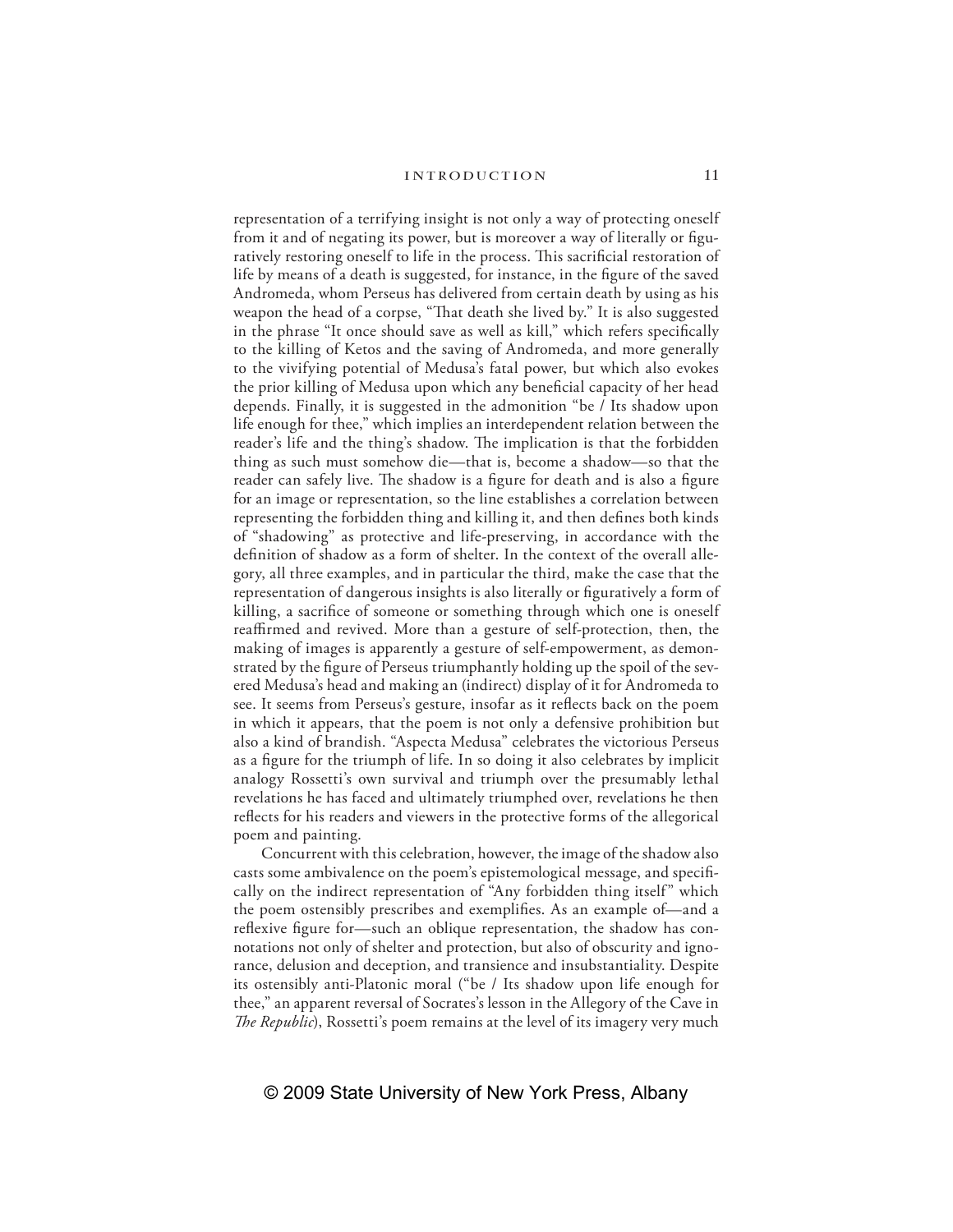situated within a Platonic scheme, one that fundamentally distinguishes between a "thing itself" and its representations. And within the context of any such scheme, the figure of the "shadow upon life" conveys all the implicit negative connotations associated with the representation as opposed to the thing: with the shadow as opposed to life, the imitation as opposed to the real, the sensual as opposed to the spiritual, the copy as opposed to the original, the sign as opposed to the meaning, appearance as opposed to truth, and so on. So while it may be read as an affirmative image, for instance in the spiritualizing sense that Pater attributes to aesthetic poetry's "fainter and more spectral" world, the shadow less reassuringly also suggests a condition of being a step dangerously removed from life or truth, a state not unlike that of the prisoners in the Allegory of the Cave, who mistake the shadows they see for realities, or that of Tennyson's Lady of Shalott, who describes herself as "half sick" of the shadows of the world that appear in her mirror. It echoes the "unreal shapes" and "shadows, which the world calls substance" that are woven by Fear and Hope in Shelley's sonnet "Lift not the painted veil," a poem whose cautionary and ambiguous moral several readers have heard echoed in "Aspecta Medusa."12 And it recalls the predicament of the speaker and unrequited lover in Rossetti's poem "The Mirror," who compares his own mistaking his beloved's feelings to a man expectantly identifying himself with the "forms that crowd unknown / Within a distant mirror's shade," only to discover "his thought betray'd" by the shadowy images he sees, and to find that he "must seek elsewhere for his own" (*Works*, 194). At the level of these kinds of connotations, the shadow in Rossetti's poem is perhaps no less ominous than Medusa's head itself, and the reader is left in the dilemma of having to choose between the illusory effect of the one and the fatal effect of the other.

As Rossetti alternately associates representation with sublimation and protection, on one hand, and with a potentially dangerous illusion, on the other hand, he also suggests through the image of Medusa's head a wholly other insight about representation, specifically the recognition that there is no tenable alternative to our showing and seeing only shadows. To know or to see the forbidden thing in any other way but via its shadow, the Medusa image makes explicit, is not only inadvisable or forbidden, but is simply impossible insofar as it is synonymous with death (that is, with the instant annihilation of the self and of the senses). As a specifically epistemological figure, Medusa's head is indicative of a truth or thing than can only ever be known or seen figuratively, in the form of images, as any direct seeing of it is not a form of knowing. One could no more see Medusa's head directly than know one's own death. In its literal impossibility, Medusa's head is therefore fundamentally different from an image like the sun in Plato's Allegory of the Cave, which is also a metaphor for the "thing itself." In Plato's case, the sun *can* ultimately be seen directly, albeit with great difficulty and pain, implying that the thing it represents (that is, the good)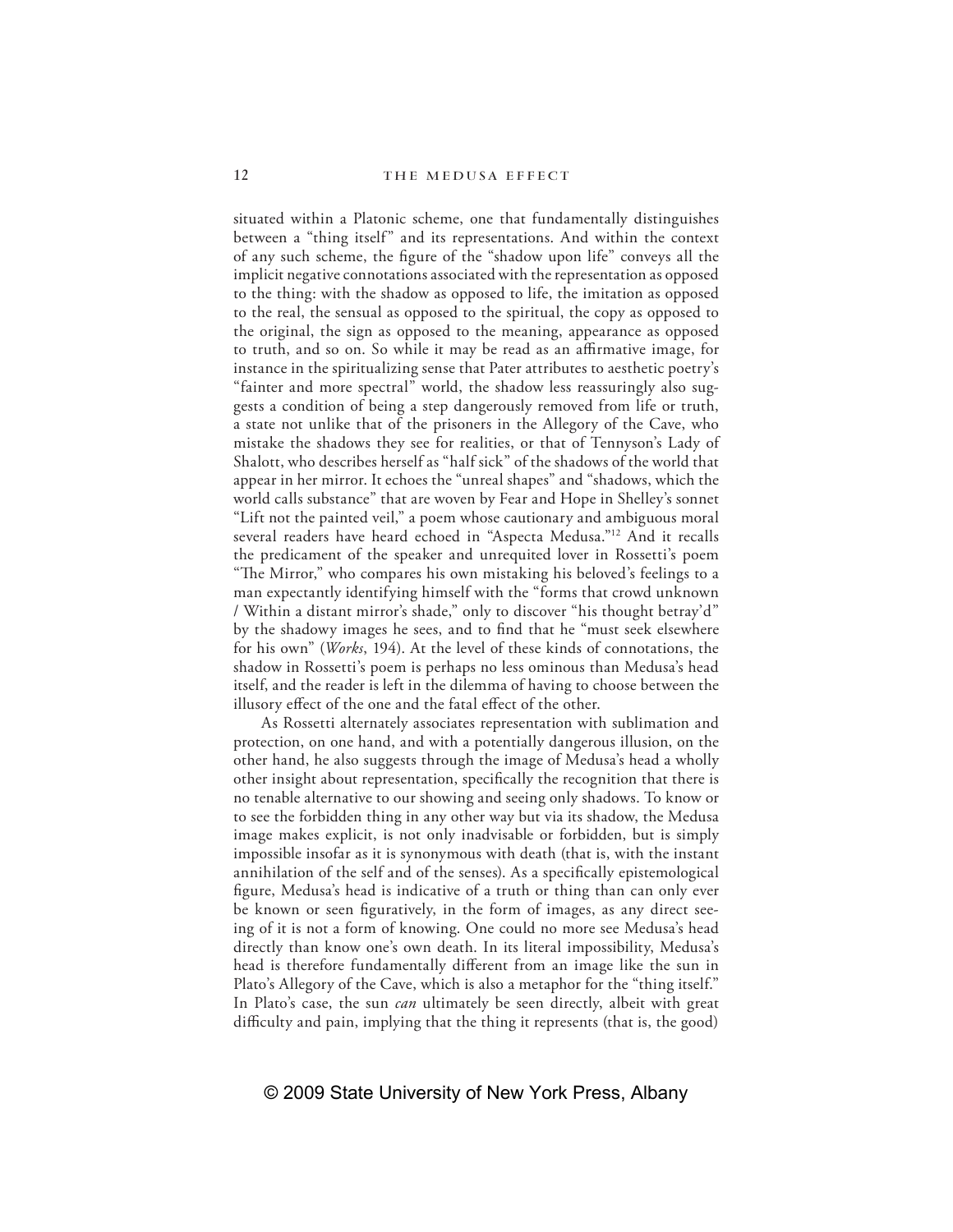can be apprehended directly. As part of the allegory, Socrates tells Glaucon about the prisoner who has been liberated from the cave and has made his way into the light, seeing first shadows and "images of men and other things in water, then the things themselves. . . . Finally, I suppose, he'd be able to see the sun, not images of it in water or in some alien place, but the sun itself, in its own place" (*Republic*, 516b 188). Socrates's account of the prisoner's gradual progress reverses the story told in "Aspecta Medusa" insofar as it moves from someone seeing various reflections of a thing to seeing the thing directly, "in its own place." For Socrates, the movement from seeing the sun's reflection to seeing the actual sun (which is allegorically to say, to apprehending the good as such) becomes a necessary imperative: "Once one has seen [the form of the good], however, one must conclude that it is the cause of all that is correct and beautiful in anything . . . so that anyone who is to act sensibly in private or public must see it" (517b-c 189). "Aspecta Medusa" makes the opposite argument, since it advocates on behalf of our restricting ourselves to seeing only the shadows of things rather than the things themselves. But in substituting the image of Medusa (that which can only ever be seen in images of it in water or in some alien place) for the image of the seeable sun as the paradigmatic figure for the thing that we would ultimately see and know, Rossetti's epistemological allegory does not just reverse Socrates's argument. It essentially breaks with that argument's (metaphysical, mimetic) foundation, the opposition between the thing and its shadow.13 Rather than just insisting that we should look at shadows instead of the things themselves, Rossetti questions whether the things could ever be seen as anything but shadows. So the poem's cautionary moral given in the second stanza may insist contra Plato that we *should* limit ourselves to shadows and reflections of the forbidden thing for the sake of safety, but the Medusa image in the first stanza implies that we *could* in fact do nothing else. As Rossetti's exemplary metaphor for what it is that we would ultimately know, Medusa's head—the thing that by definition can only ever be known or seen as a shadow, never as a "thing" itself"—suggests that in seeing and knowing what we do, we only see and know shadows and reflections. This suggestion is reiterated by the image of the "forbidden thing itself" in the poem's more "literal" second stanza, which is as much a figure—that is, a shadow—as Medusa's head in the first stanza. In showing his reader these two figures, Rossetti is evidently not only being cautious and protective, in accordance with the ostensible moral of his poem; judging from the Medusa image, it would seem that he could show—and we could see—nothing else.

The recognition that we inevitably see and show only shadows shifts the epistemological problematic of "Aspecta Medusa" away from the ambiguity between conceiving of representation as a protective and self-empowering defense, on one hand, and conceiving of it as a potentially harmful delusion, on the other. Both of the latter positions depend on the tenable distinction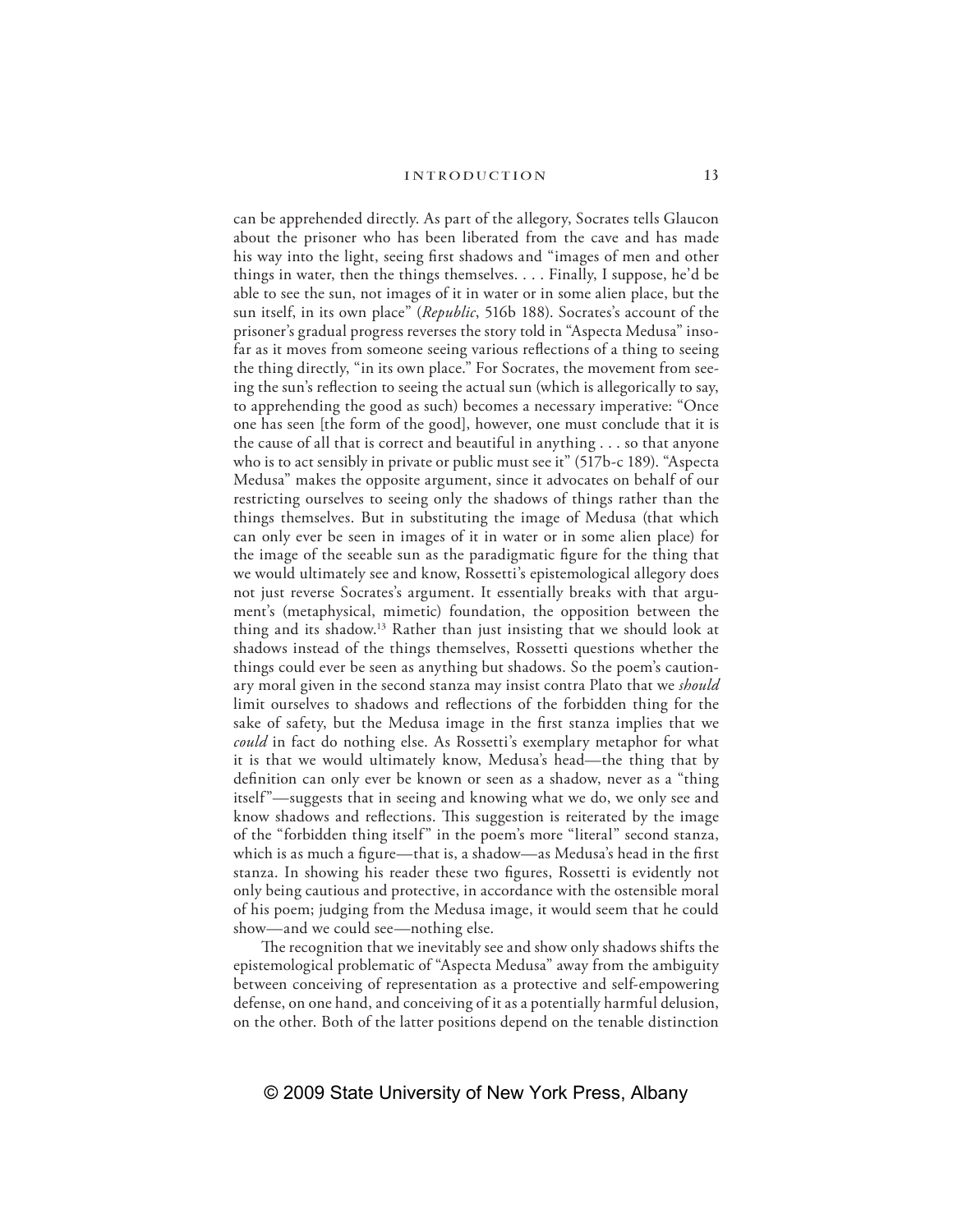between the thing and the representation of the thing. The first position, the one ostensibly advocated by the poem, presumes the existence of a forbidden thing itself that would be distinct from its shadow, a thing from which like Andromeda we could safely avert our gaze and look toward its reflection in the pool of water. The second, more Platonic position, which is also alluded to in the poem, makes the opposite argument insofar as it tells us to turn from the illusory shadow toward the thing itself, rather than vice versa. But it presumes the same distinction between the shadow and the thing, and it presumes as well our ability to turn from one to the other, just as Socrates in *The Republic* presumes an intelligible distinction between being in darkness and being in sunlight, and between the shadows on the walls of the cave and the real things of which those shadows are only reflections. In contrast, Rossetti's Medusa image, insofar as it is the figure for which there exists no thing, no corresponding nonfigurative referent, is irreducible to either a shadow or a thing, or to the entire opposition between the thing and the shadow. As such, it destabilizes both positions that "Aspecta Medusa" ostensibly takes on the question of representation (since both depend on the validity of the opposition) and displaces the poem's epistemological problematic altogether.

The ambivalence about representation in "Aspecta Medusa," it would seem then, goes beyond an awareness of the potential deceptiveness of images, of their potential disjunction from reality or truth. The latter awareness, despite the Platonic skepticism it casts on Rossetti's activity as an artist, is fundamentally affirmative, since it presumes an accessible reality or truth against which images could reliably be measured, and against which illusions could reliably be discredited. The epistemological insight introduced into "Aspecta Medusa" by the Medusa image is that the dangerous truths which representations represent, sublimate, and protect against are always already in one or another way represented. That is to say, they are contained within one or another form of representation, for instance in a poem or painting, rather than being something external and prior to representation. This insight runs counter to Rossetti's statements that explicitly locate the dangerous object or truth outside of representation, for instance his letter to Matthews, which refers to "the severed head of an *actual* person" (my emphasis), the potential horror of which the idealizing painting would mitigate against. Rossetti's formulation implies that the person and the head "actually" precede their representation by the painting. But of course no actual person and no actual severed head exist prior to Rossetti's painting of them. So it is not the case that the painting protects the viewer against the horror of an external threat, even though such a model of representation is precisely what the letter to Matthews and the second stanza of "Aspecta Medusa" construct. Rather, the horror is an internal aspect of the painting itself, as is its mitigation. This is the case in the poem as well. Just as there exists no severed head prior to its representation in Rossetti's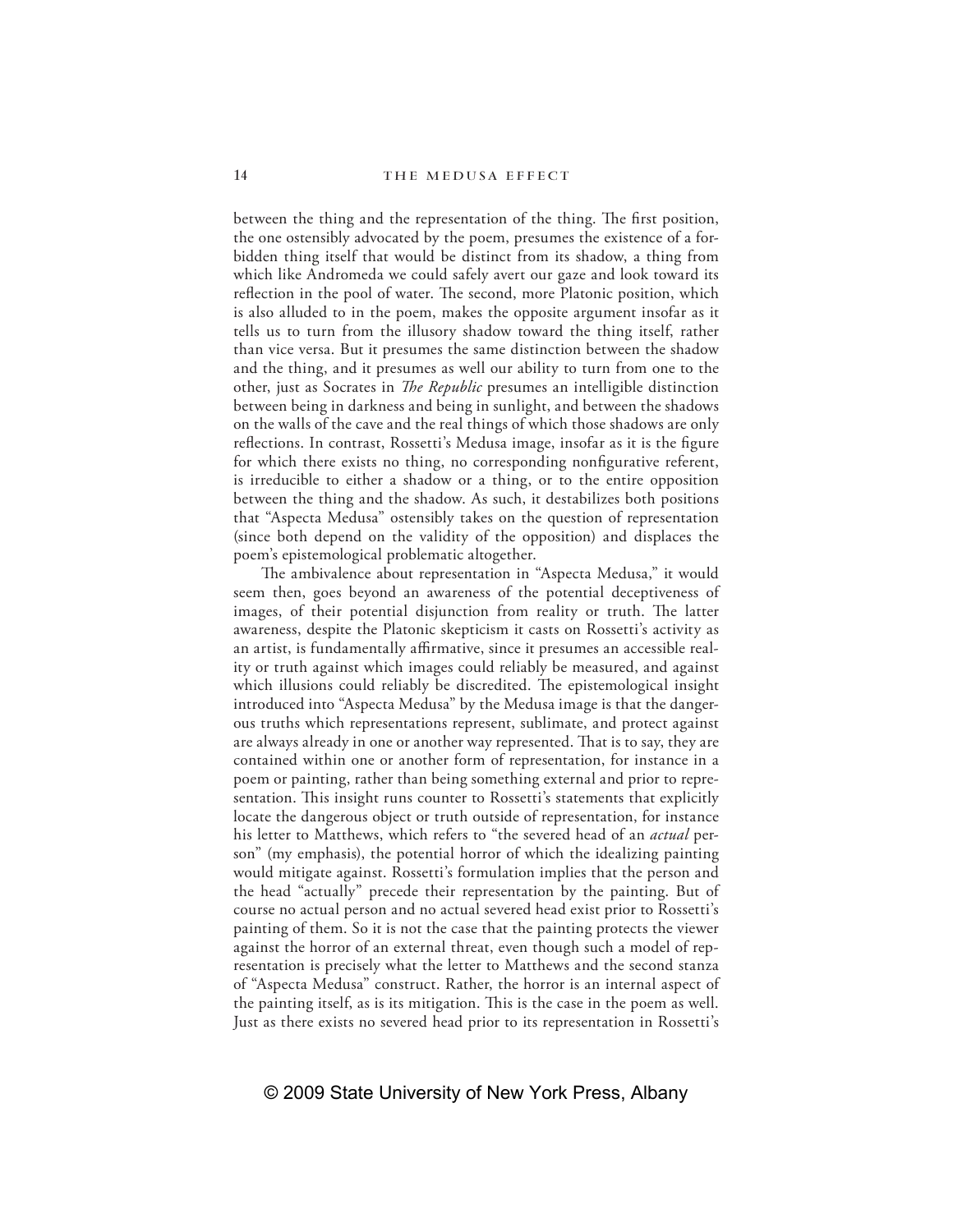painting, there is no "forbidden thing itself" prior to its figuration in the poem as the forbidden thing, as the thing's shadow upon life, as Medusa's head, or as the head's reflection in the fountain. Insofar, then, as both the poem and the painting are thematically about a danger and the representation of that danger, the image of Medusa's head (something which is by definition impossible outside of its own representation) implies that the danger in question inheres in the representation itself, not in an object or insight that precedes its representation and that impinges on the artist, reader, and viewer from the outside. And as something that is always necessarily an image, which is to say literally or figuratively a reflection in Perseus's mirror or in a pool of water, Medusa's head also suggests consistent with Rossetti's statements in the letter to Matthews and in the poem's second stanza—that the containment of the given danger inheres in representation as well. Thus Rossetti supplements the epistemological problematic he ostensibly constructs (an external threat is represented by art in a way that protects, affirms, and possibly also deceives the artist, viewer, or reader) with a second problematic, one wherein the threat and its mitigation are both aspects of representation itself.

The emphasis of the second problematic on an internal aspect of representation, rather than on the external object of representation, should not be an occasion to simplify Rossetti's poetics into clichés and received ideas about "autonomy of art," "formalism," or the categorical separation of art from reality or life.<sup>14</sup> As the figure of the water mirror makes clear, Rossetti depicts art (and specifically his own art) as a mimesis, albeit one that does not aim accurately to reflect reality as much as to idealize and transfigure it (this is stated explicitly in the letter to Matthews). The water mirror is thus a figure for the affirmative and sublimating power of art, and is also indicative of an external reality that art would reflect and idealize. Supplementing this image is the image of Medusa's head, which specifies that what art reflects is always already in one or another way a reflection. As such a reflection, Medusa's head is not only a figure for the thing that art represents but also, like the water mirror, a figure for representation. In the latter capacity, it is like the figure of the shadow: a means for Rossetti to suggest that despite its protective function, representation is not without its own danger; this latter danger does not lie outside of representation, for instance in the gruesome reality of a severed head, but lies within it, just as according to the poem, saving and killing are both simultaneous properties of the one Medusa's head.

#### THE MEDUSA EFFECT

The tripartite structure I trace in my reading of "Aspecta Medusa" is what this book calls the Medusa effect. The first part of the structure posits a subject's visual confrontation with a dangerous object. This object is the means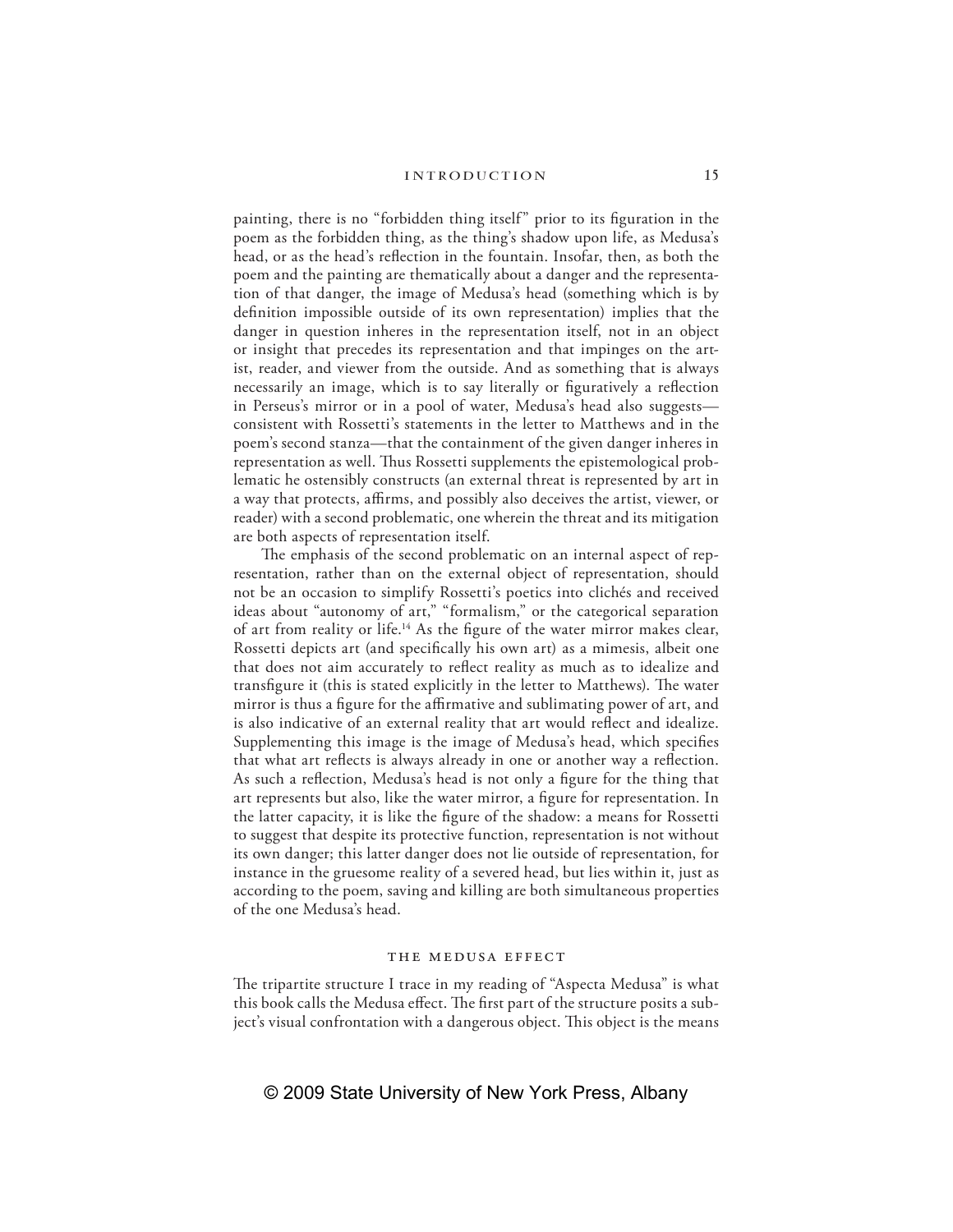by which the subject attains some kind of terrifying insight, an insight into its own mortality, for example, or into the nature of its own sexuality or morality or existence or epistemological authority. This insight threatens in one or another way to destabilize or even to destroy the subject. The second part of the structure is the interposition by the subject of a protective representation of the object, for instance an idealizing painting, or a literal or figurative reflection of the object in water. By means of this representation, the dangerous object would be mirrored safely, the threat of the insight would in one or another way be mitigated, and the imperiled subject would be protected and ultimately revived, much as Perseus in the Medusa myth effectively protects himself by creating a reflection of Medusa's head in his polished shield. Rossetti's poem depicts and also performs both the first and second part of the structure in the allegorical image of Perseus mirroring the decapitated Medusa's head for Andromeda in a pool of water.

The third and final part of the structure is a second insight, an insight that takes place *in* the protective representation, rather than prior to it. Like the first insight, it is the recognition of a certain danger. But the danger it recognizes is of a different kind than the first. It is not a terrifying external object that exists outside of the representation. Instead, it is a danger that inheres within the representation and that pertains to the representation itself, for instance the threat that the representation is in one or another way illusory, deceptive, or unstable. "Aspecta Medusa" implies this kind of danger, for example, in its use of the word *shadow* as a figure for the oblique representations it both prescribes and performs. In this choice of metaphor, the poem calls the reliability of representations (including presumably the representations it itself performs) into question, even while it ostensibly tells its reader that he or she should limit himself or herself to seeing and showing only representations, not the "forbidden thing" itself.

This structure, then, is what I call the Medusa effect: an external threat is mitigated by means of its representation, which in turn prompts in the representation a critical insight into its own nature. It suggests that while the act of representing a dangerous object or insight may protect a subject from the threat of that object or insight, it is not without inherent dangers of its own.

This book finds versions of the Medusa effect in a series of mid- and late-nineteenth-century European writings on aesthetics and in Freud's essays on infantile sexuality and sexual theories. The specific examples I discuss are Freud's writings on the male castration complex, including his 1922 essay fragment on Medusa's head; Nietzsche's *Birth of Tragedy* (1872); Walter Pater's essay "Leonardo da Vinci" (1869); Algernon Charles Swinburne's essay "Notes on Designs of the Old Masters at Florence" (1868); and George Eliot's gothic novella *The Lifted Veil* (1859).<sup>15</sup> In each case, the author, narrator, or protagonist is confronted with some kind of horrifying recognition: in Freud's texts about male infantile sexual development,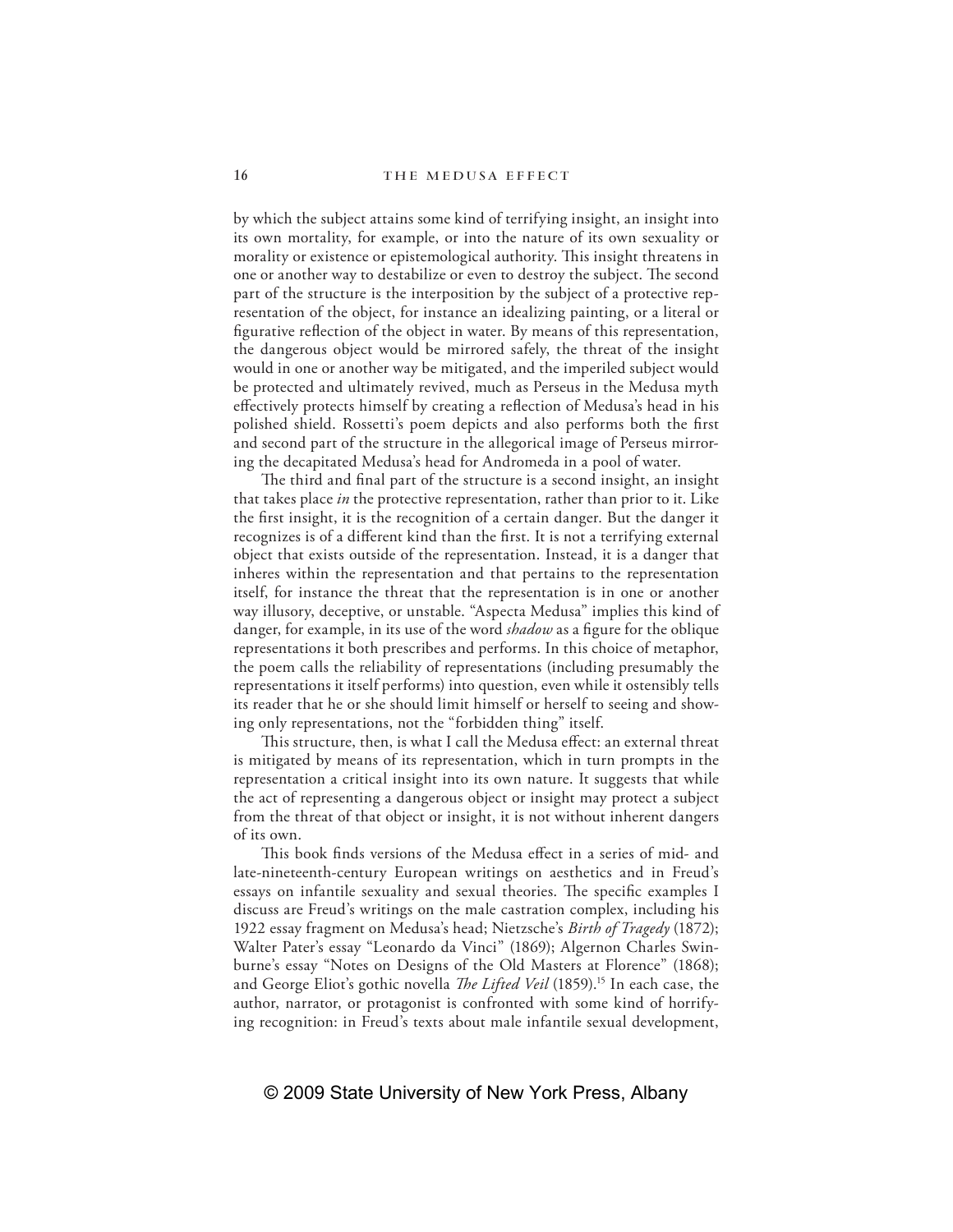for instance, the little boy recognizes castration's "reality" when he first sees the genitals of a girl or woman; in *The Birth of Tragedy*, the Greeks are confronted with the appearance of terrifying Dionysian festivals and revels, and thereby catch a glimpse into what Nietzsche calls the Dionysian abyss; Swinburne and Pater write about being powerfully fascinated with the frightening existential insights they say are revealed to them in works of visual art by Michelangelo and Leonardo; and in *The Lifted Veil*, George Eliot's anxious protagonist gains insight by means of his telepathic powers into his own and other people's egotism and sense of isolation from one another, while Eliot concurrently has an unsettling recognition via her story that an awareness of others' feelings and thoughts (such as works of literary realism would make possible) does not reliably prompt sympathy and compassion in the reader or viewer.

In each case as well, the author or character responds to this recognition by representing it in a way that would somehow mitigate the threat it poses to himself or herself: in Freud's essays, this protective representation takes the form of what Freud calls symbols and fetishes, figures which indirectly testify to the repressed trauma of the original castration complex in ways that are ambiguous but ultimately reassuring; in *The Birth of Tragedy*, it is the Apollonian artwork and the Apollonian *Schein* (illusion or appearance) which interposes itself between the Greeks and the Dionysian, and by which the frightful Dionysian essence is both contained and also safely intimated; in Swinburne's and Pater's essays, it is the exposition by the critic of the artworks under discussion which would protect against the threat those works pose to the viewer; and in *The Lifted Veil*, Eliot introduces a *Doppelgänger* of her protagonist into her story, a female scapegoat figure onto which she then projects all the misanthropy and antipathy of which she would purge both the protagonist and the narrative.

Thirdly and finally, each example includes a moment of self-reflection, a moment of critical reflection on the act of representation that it performs or describes. As already shown in my reading of Rossetti's poem, this reflection on the representation itself significantly complicates the initial two-part model, the model wherein a threatening insight prompted by an external object is subsequently mitigated by means of its representation. Not only does it complicate this model, however, but it also goes on to destabilize (or at least potentially destabilize) the larger project of each text or writer in question, since each of those projects depends in one or another way on an act of representation, whether explicitly or implicitly. This destabilization of the larger project is compactly exemplified in Rossetti's poem. As I suggest in my reading, the poem is structured by a Platonic scheme that fundamentally distinguishes between the "thing itself" and its representations. Its moral, the ostensibly anti-Platonic lesson that one should restrict oneself to looking at oblique reflections and shadows of the thing itself and not look directly at the thing, depends on the stability of the distinction between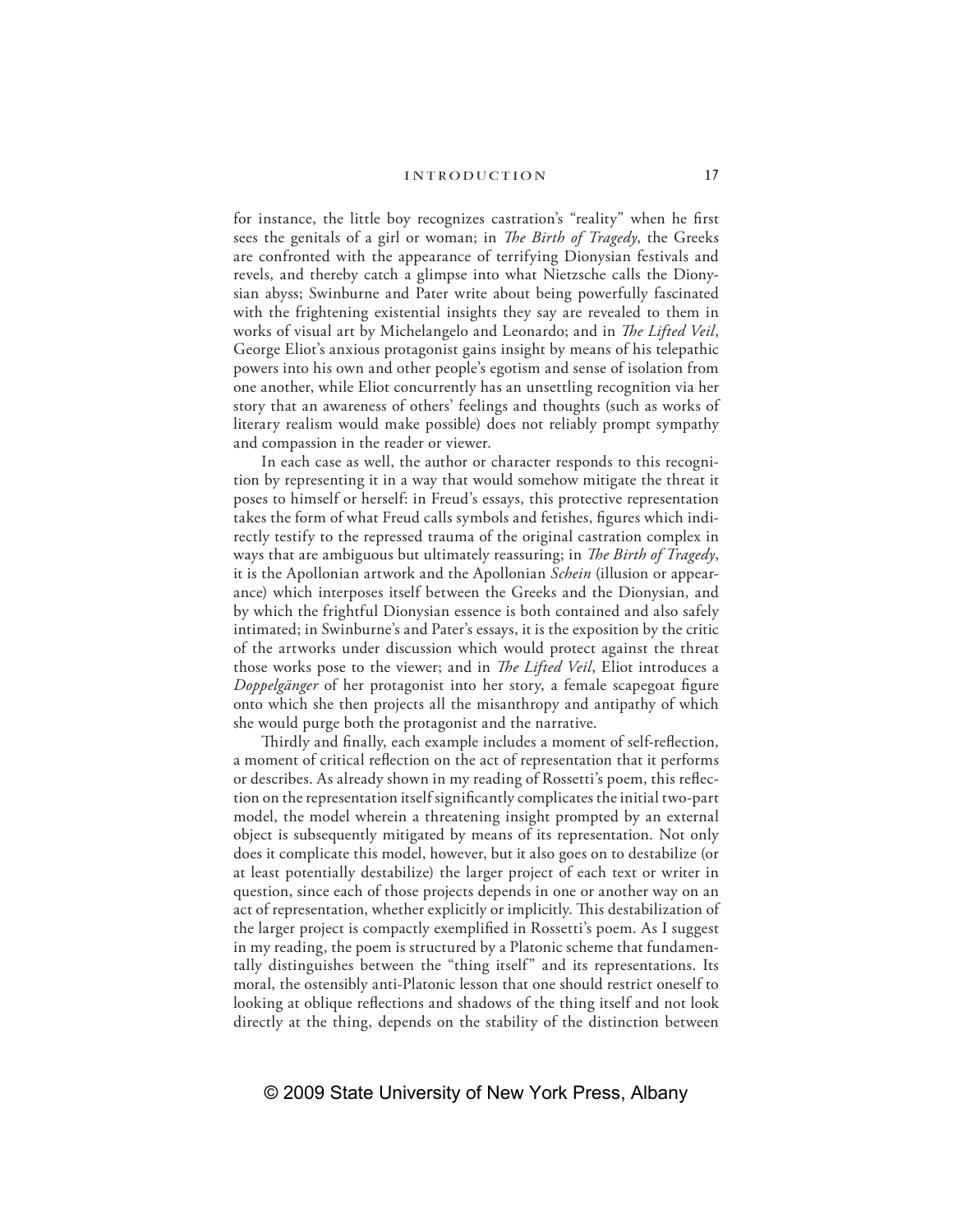thing and representation. In accordance with his own prescription, Rossetti offers this moral not in literal form, but in the form of a series of allegorical images, which is to say a series of representations. Among other ways, he figuratively represents it in the image of the forbidden thing's shadow and in the image of Medusa's head reflected in water. The shadow is a figure for representation, while Medusa's head is a figure for what representation represents. Both of these images, even as they serve to illustrate Rossetti's point, also run counter to the logic of the poem's argument: counter to the anti-Platonic argument, in the case of the shadow, and counter to the Platonic scheme that underlies that argument, in the case of Medusa's head. The image of the shadow, for its part, has negative implications for the anti-Platonic argument insofar as it suggests a form of illusion or copy that is categorically devalued vis-à-vis the thing itself. As such, it opens up the possibility of reading a Platonic counterargument into the poem, one that would be opposed to Rossetti's manifest message. Yet at the same time, the shadow has positive implications for Rossetti's underlying Platonic scheme because it implies the existence of a thing of which it is the mere image, and thereby affirms the poem's fundamental opposition between thing and image. As a figure for the thing, meanwhile, Medusa's head has an unequivocally destabilizing effect on Rossetti's Platonism. Insofar as it represents a thing that by definition can only ever take the form of images (reflections and shadows), it undermines the fundamental opposition between thing and image on which Rossetti's lesson—regardless of whether one ultimately reads it as anti-Platonic or Platonic—is based.

My reading of Rossetti's poem attempts to show two things: one, that Rossetti critically reflects by means of his choice of metaphors on the representations his poem describes and performs, and two, that by means of this self-reflection, the poem acknowledges certain destabilizing consequences (and also empowering consequences) for its own ostensible argument. This latter acknowledgment is not stated explicitly, and it is not necessarily something that Rossetti can be said consciously to intend. However, it demonstrably does take place in the text, and one could say, speaking in a psychoanalytic idiom, that it is an unconscious recognition (the unconscious manifesting itself here in the form of the literary text).

In discussing writings by Freud, Nietzsche, Swinburne, Pater, and George Eliot, this book proposes that each text or set of texts similarly reflects in one or another way on the representations it performs and describes, representations that are originally prompted as a defense against a perceived external threat. It further proposes that in each case, this reflection on representation culminates in a moment of self-recognition, a recognition about the project and kind of project in which it is engaged. In themselves, these projects are very different from one another: Freud posits the theory of a universal and primal castration complex, and then attempts to construct a far-reaching hermeneutic system by means of which he could reliably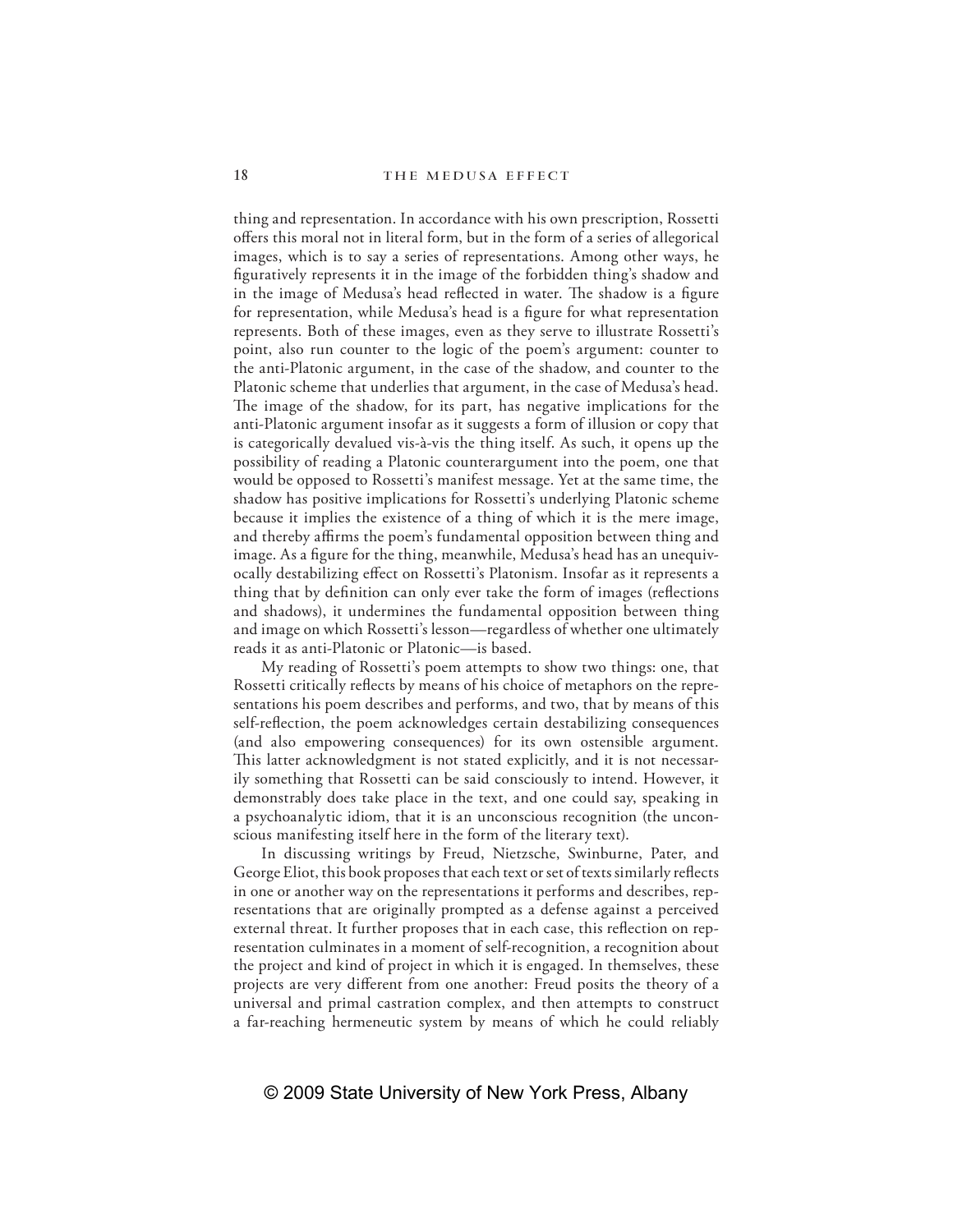link a vast and diverse series of psychiatric symptoms and cultural symbols "back" to this complex; Nietzsche posits a primal Dionysian essence that precedes and ultimately exceeds any of its formal representations; Pater and Swinburne both identify the specific dangers they find in Leonardo's and Michelangelo's art, and then attempt rhetorically to mitigate this danger by means of their expositions of selected works; and Eliot attempts to formalize a literary ethics that would respect and acknowledge the otherness of other people. Because each of these projects necessarily depends in some way on representation and acts of representation—for instance, psychoanalytic symbols, Freud's interpretation of those symbols, Apollonian artworks that mirror or veil the Dionysian, Nietzsche's own verbal accounts of the Dionysian, Pater's and Swinburne's descriptions of the artworks they discuss, Eliot's figures for the consciousnesses of other people, and so on—the reflection on representation is implicitly a reflection on the nature of the project as a whole, for example on its internal coherence or stability. This is the case whether the given project is aesthetic, ethical, mimetic, hermeneutic, expository, analytical, taxonomic, or some combination thereof.

This book would demonstrate that the texts by Nietzsche, Pater, Swinburne, and Eliot on aesthetic topics reflect no less critically on the representations they describe and perform than do Freud's writings. Victorian writings on aesthetics and Victorian literature more generally have long been identified by their commentators with a preoccupation with the themes of knowledge and epistemology.<sup>16</sup> More specifically, they have been identified with a preoccupation with dangerous forms of knowledge and with insights that are somehow threatening, whether sexually, aesthetically, ethically, racially, socially, economically, or politically.<sup>17</sup> The texts and authors I discuss in the book are very much situated within this tradition, as Rossetti's injunction "Let not thine eyes know / Any forbidden thing itself" compactly suggests. Eliot announces an interest in the themes of knowledge and initiation by means of her title, *The Lifted Veil*, and her story bears out this interest in the central motif of gaining access to the consciousness of another person. Nietzsche defines the Dionysian as a traumatic recognition about human nature, including one's own nature, and about the nature of existence in general. And Swinburne and Pater claim to be drawn to Leonardo's and Michelangelo's artworks because of the existential and tragic insights those works provide, insight that are thematically akin to what Nietzsche calls the Dionysian. In the case of each of these examples, the knowledge in question poses an explicit danger. In *The Birth of Tragedy*, the revelation of Dionysian truths threatens to overwhelm and annihilate the Apollonian Greeks. Pater and Swinburne both claim to feel dangerously disoriented and disconcerted by the works they look at, and Swinburne also finds a distinctly sexual threat in Michelangelo's female portraits. In *The Lifted Veil*, the protagonist's clairvoyance reveals a moral threat: the shallowness, antipathy, misanthropy, and narcissism in the consciousnesses of the people